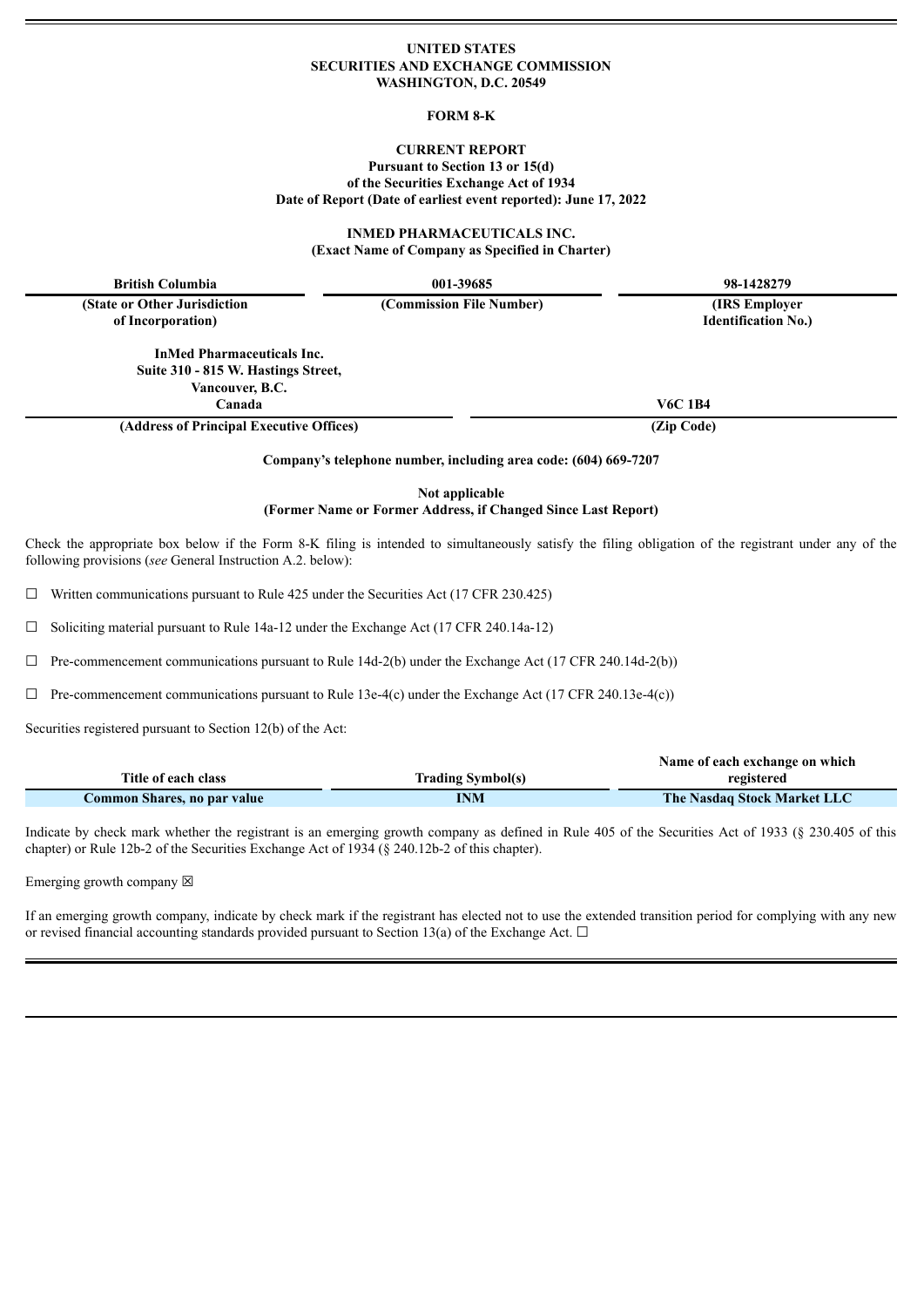## Item 3.01 Notice of Delisting or Failure to Satisfy a Continued Listing Rule or Standard: Transfer of Listing.

On June 17, 2022, the Company received written notice from the listing qualifications department staff of The Nasdaq Capital Market ("Nasdaq") notifying it that the average closing bid price of the Company's common shares over a period of 30 consecutive trading days was below the minimum \$1.00 per share requirement for continued listing on the Nasdaq under Nasdaq Listing Rule 5550(a)(2).

In accordance with applicable Nasdaq procedures, the Company has a period of 180 calendar days following the receipt of the written notice mentioned above to cure the deficiency and regain compliance. The notice has no immediate impact on the listing of the Company's common shares, which will continue to trade on the Nasdaq subject to the Company's continued compliance with the other listing requirements of the Nasdaq. The common shares of the Company will continue to trade under the symbol "INM". The Company intends to monitor the closing share price for its common shares and explore available options to regain compliance.

In the event the Company does not evidence compliance with the minimum bid price requirement during the 180-day grace period, it is expected that Nasdaq would notify the Company that its common shares are subject to delisting. At such time, the Company may appeal such determination to a Nasdaq Hearings Panel (the "Panel") and it is expected that the Company's securities would continue to be listed and available to trade on Nasdaq at least pending the completion of the appeal process. There can be no assurance that any such appeal would be successful or that the Company would be able to evidence compliance with the terms of any extension that may be granted by the Panel.

1